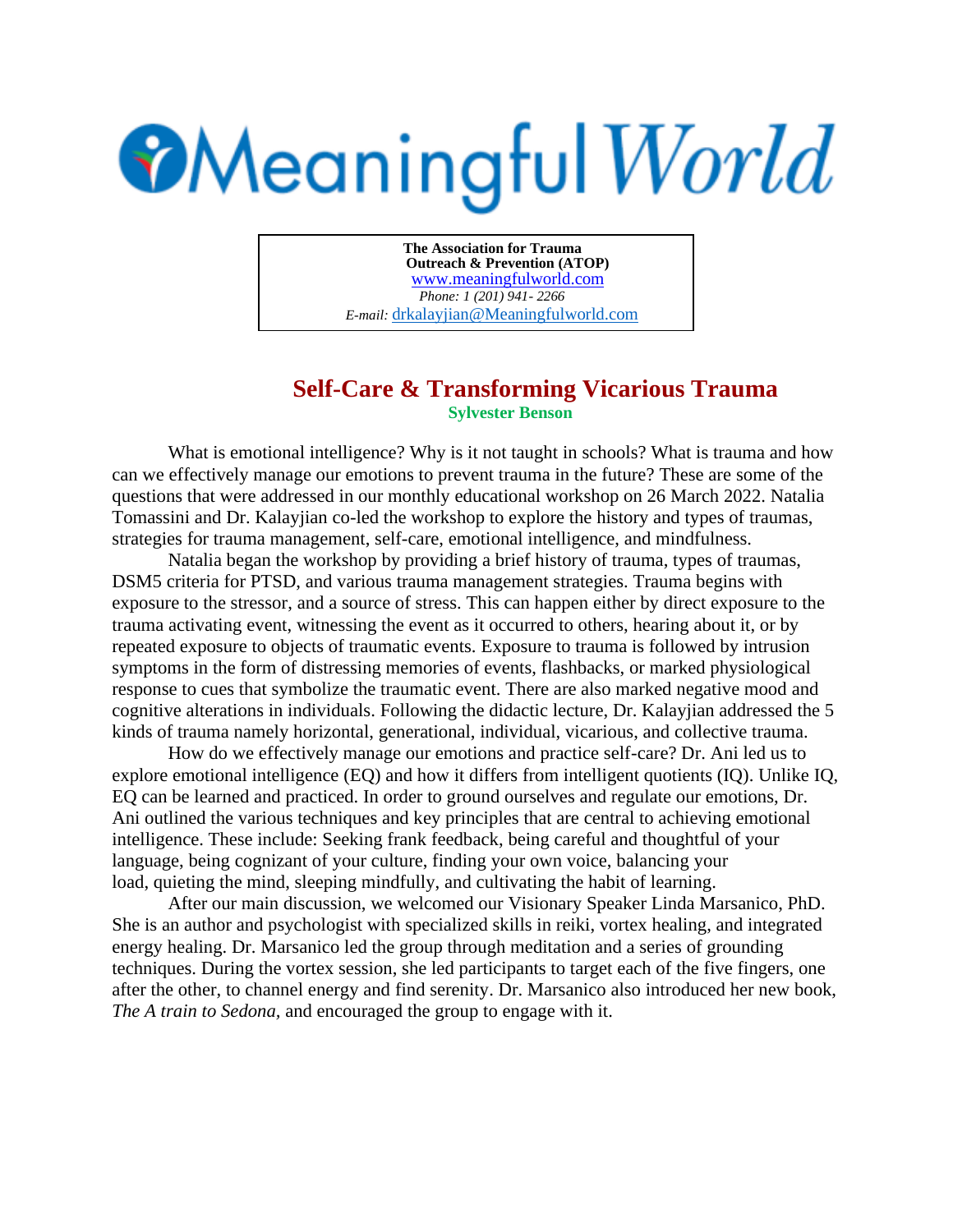

Dr. Marsanico led our group to practice vortex techniques



Participants practicing vortex techniques with Dr. Linda Marsanico

A support group session was also facilitated by Will Robbins, Meaningfulworld United Nations Intern. Participants expressed emotions such as frustration, worry, and anxiety with a significant marked decrease in these negative emotions by the end of the healing session. Some of the lessons learned included: releasing negative energy facilitates healing, one must not be defined by negative labels, and empathizing with others help decrease sadness and negative emotions.

The group watched Haiti humanitarian relief works from 2019. While watching the movie, participants reflected on generational trauma and was inspired by stories portrayed. One of such inspiring stories was about a radio host, who broke a paternal generational pattern of emotion suppression by expressing love to his 82-year-old father. To his surprise, his father told him "I love you too my son." They embraced, and then the radio host called our team members to share the good news. Love is meant to be shared and we are glad that we continue to open more opportunities for human connection.

Nola and Deanna led soul-surfing exercises and breathwork. We focused on the systems, practiced yoga techniques, and recited positive-affirmations. It was an energetic and fulfilling experience.

On behalf of MeaningfulWorld I express deep gratitude to all attendees, our Visionary Speaker, Linda Marsanico, our facilitators, and all our supporters. Kindly do not miss